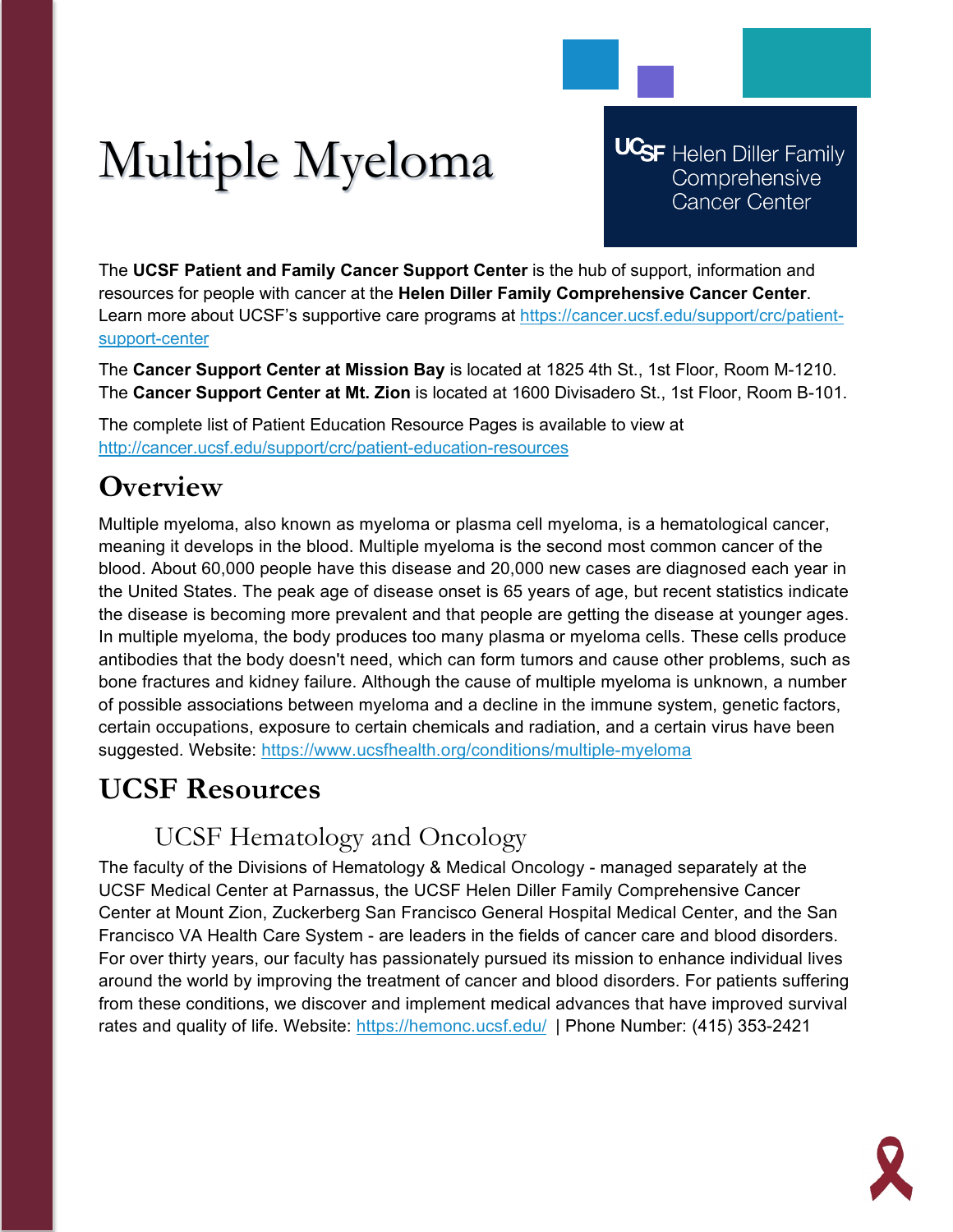## **Publications**

Leukemia & Lymphoma Society Education Resources LLS provides excellent patient education materials, videos, webcasts, and drug information, as well as books on caregiving. Materials can be ordered for free or viewed online. (Available in various foreign languages)

Website: <http://www.lls.org/education-resources>

## **Organizations**

#### American Cancer Society (ACS) – Multiple Myeloma

At the American Cancer Society, we're on a mission to free the world from cancer. Until we do, we'll be funding and conducting research, sharing expert information, supporting patients, and spreading the word about prevention. All so you can live longer — and better. Website: <https://www.cancer.org/cancer/multiple-myeloma.html> | Phone Number: 800.227.2345

#### Cancer Support Community – Multiple Myeloma

As the largest professionally led nonprofit network of cancer support worldwide, the Cancer Support Community is dedicated to ensuring that all people impacted by cancer are empowered by knowledge, strengthened by action, and sustained by community.

Website:<https://www.cancersupportcommunity.org/multiple-myeloma> | Phone Number: 888-793-9355

#### Leukemia Research Foundation - Multiple Myeloma

In 1946, the Leukemia Research Foundation was established to memorialize 12-year-old Sherwin Pessin. Leukemia was a well-known but not well-understood disease. For Sherwin and thousands of other children and adults, there was no hope and no possibility for a cure. Website: <https://allbloodcancers.org/multiple-myeloma/> | Phone Number: 800.955.4572

#### Leukemia & Lymphoma Society – Multiple Myeloma

Dedicated to curing leukemia, lymphoma, myeloma, and other blood cancers, we are now The Leukemia & Lymphoma Society (LLS), the world's largest voluntary (nonprofit) health organization dedicated to funding blood cancer research and providing education and patient services. Website:<https://www.lls.org/myeloma/myeloma-overview> | Phone Number: 800.955.4572

Medline Plus: Trusted Health Information for You - Multiple Myeloma MedlinePlus is a service of the National Library of Medicine (NLM), the world's largest medical library, which is part of the National Institutes of Health (NIH). Website: <https://medlineplus.gov/multiplemyeloma.html>